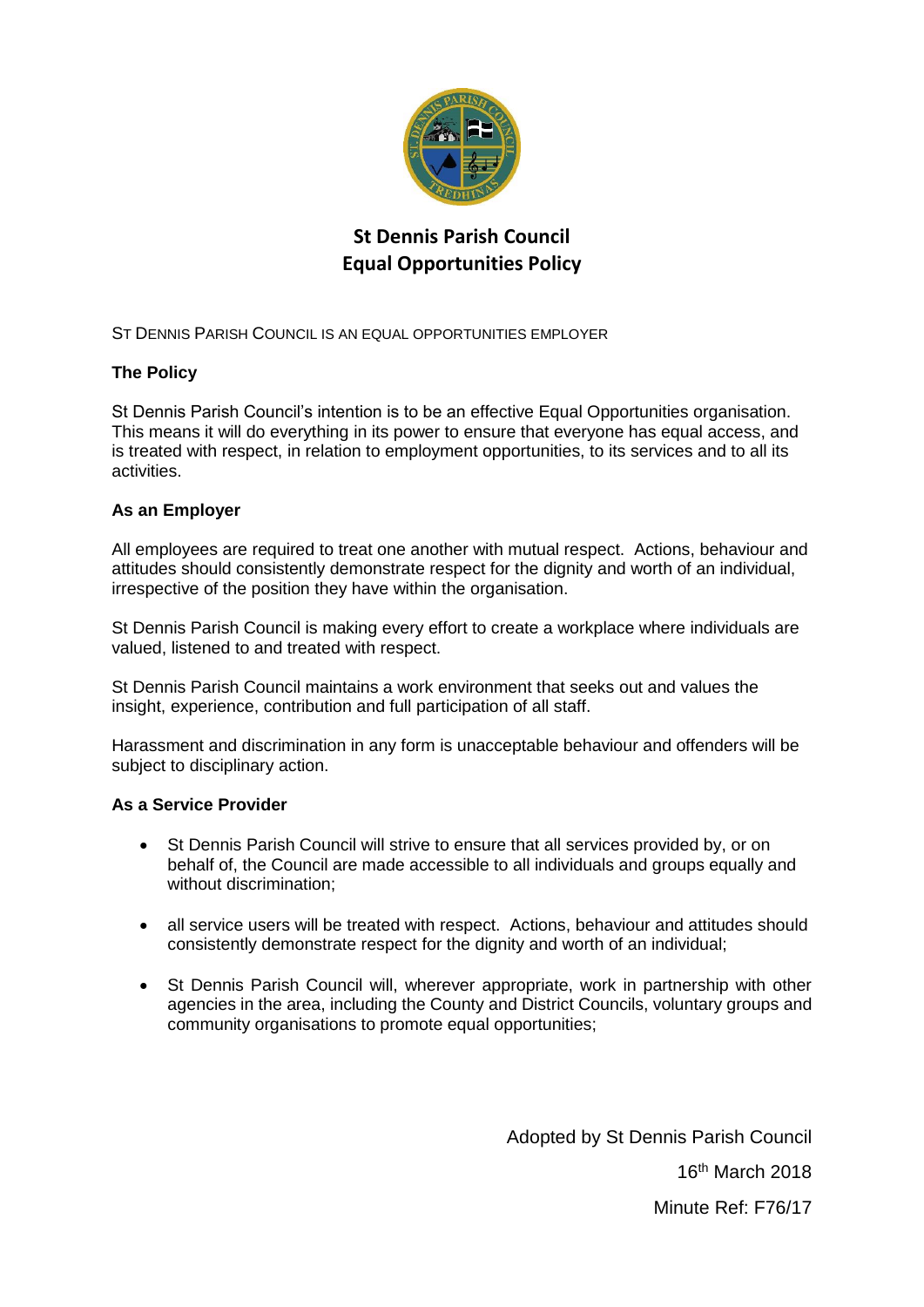• St Dennis Parish Council will ensure that all contractors directly supplying goods and services or executing works for, or on behalf of, the Council comply with this Council's stated policy on equal opportunities.

#### **The Policy in Action**

#### **As an Employer**

St Dennis Parish Council aims to achieve the policy by:-

- ensuring its employees are made aware of their rights and responsibilities to each other, the customer and the organisation regarding equal opportunities issues;
- providing a way in which individuals can communicate any concerns via competent named personnel;
- treating any unacceptable behaviour seriously;
- ensuring all Managers realise they have a key role in implementing this policy and are expected to take personal responsibility in ensuring its success;
- providing awareness training for all employees and Councillors, ensuring opportunities to develop relevant competencies are available to implement the policy;
- meeting the commitments and living the aims of being a "Positive about" Discrimination" employer.

#### **As a Service Provider**

St Dennis Parish Council aims to achieve its policy by:-

- providing training for all staff in equal opportunities awareness and customer care, emphasising equality of treatment in service delivery;
- ensuring that no member of the public is disadvantaged, or treated less favourably than others, in terms of access to Council services. Where the Council's practice, policy or procedures are found to make access impossible or unreasonably difficult, we will take such steps as are reasonable in the circumstances to change these practices, policies or procedures;
- ensuring that, wherever practical, all public buildings and premises owned or managed by the Council are accessible to all. Where this is impractical in the shortterm, we will provide reasonable alternative methods of access so that no member of the public is disadvantaged by physical barriers;

Adopted by St Dennis Parish Council 16th March 2018 Minute Ref: F76/17